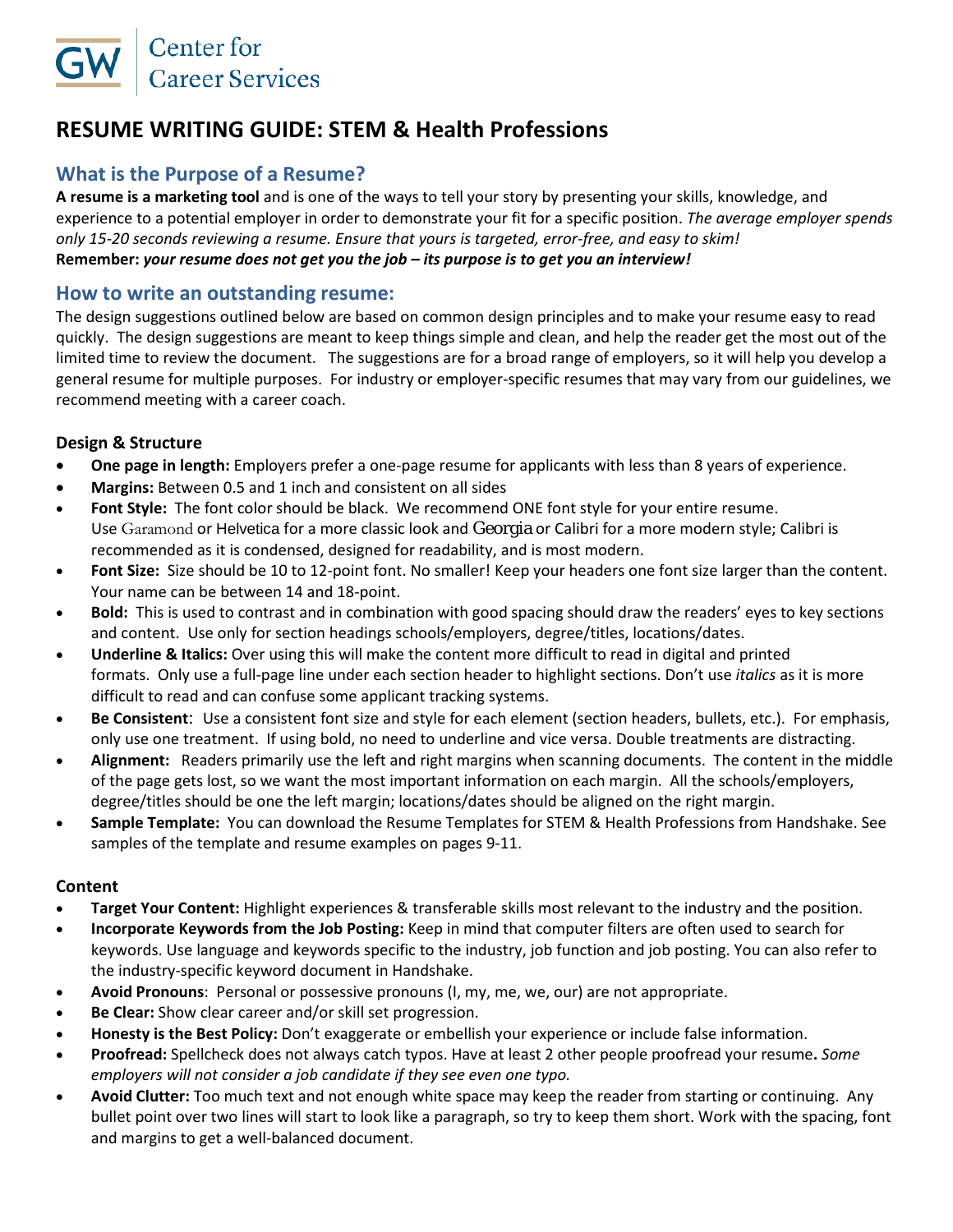# **Resume Sections:**

#### **HEADING**

- Include name, mailing address, telephone number and email address (in that order).
- If you have a *complete and updated* LinkedIn profile and e-Portfolio, include the URLs after your email address. Be sure to create a customized URL under "Edit Profile."
- We **do not** recommend an overview or summary section at the top of resumes. Direct readers to your LinkedIn should they want to read a summary.
- We recommend using this same heading for your cover letters.

# **EDUCATION (Body Section 1 - Required)**

This is the student's primary qualification for positions, so it should be the first section on a standard resume. It will move below experience when professional experience is a more important qualifier than education.

- **List all institutions and degrees:** Include dates of completion (e.g. use only May 2020, not the dates of attendance) in reverse chronological order.
- **Study Abroad:** Formatted the same as your home institution; include program/school name, location, and dates. If the reader would not be familiar an important characteristic of the school, you may provide a frame of reference; for example, add a bullet with "*One of the top 5 universities in China*" or "*Ranked as the top engineering university in India*."
- **High School:** In general, high school information should be removed during sophomore year. High school accomplishments and involvement can be highlighted in the 'Additional Information' section.
- **Transfer Schools:** Since employers are most interested in the degree you are currently seeking, and since you will only use degree completion dates, transfer schools do not need to be listed. Some students may want to include them to note specialized coursework.
- **GPA:** Optional; recommend doing so if 3.0+, unless the employer requires you to do so. If pre-health or Public Health, include if your GPA is 3.3-3.4 or higher.
- **Include relevant coursework:** Showcase specific knowledge and skills relevant to the role for which you're applying. Focus on courses above general introductory level.
- **Other academic accomplishments:** Scholarships, case competitions, special projects, and relevant coursework can be included here or in another section at the bottom of your resume. It is **not recommended** to list dates when mentioning merit scholarships or awards (such as the Dean's list). If you want to list dates, you can do so under the ADDITIONAL INFORMATION section.

#### **TECHNICAL SKILLS (Body Section 2 – Highly Recommended)**

Describe your technical/clinical skill sets using the appropriate subhead in bold.

- **For STEM:**
	- o **Programming Languages**: C, C++, COBOL, HTML, Java, Python
	- o **Applications**: Cadence, Verilog
	- o **Operating Systems**: Windows, UNIX, Linux, MAC OS
	- o **Database Systems**: SQL Server, MySQL
	- o **Software**: Adobe Photoshop; Illustrator; Dreamweaver; MS Office; AutoCAD; Matlab; SAS; SPSS
	- o **Laboratory/Mechanical and Other Equipment**: Lathes, lasers, imaging machines, microscopes, circuit boards, telescopes, generators
- **For Health Professions:**
	- o **Lab Techniques:** DNA & RNA extraction, PCR, RT-PCR, qPCR, flow cytometry, Western blot, mammalian cell culture, plasmid preparation, agarose gel electrophoresis, SDS-PAGE, animal handling, animal dissections, Fluorescence Microscopy, Tissue Culture, CRISPR
	- o **Public Health Techniques:** Monitoring and evaluation, SPSS
	- o **Certifications:** EMT-B, HIPPA Certification, Phlebotomy, Medical Scribe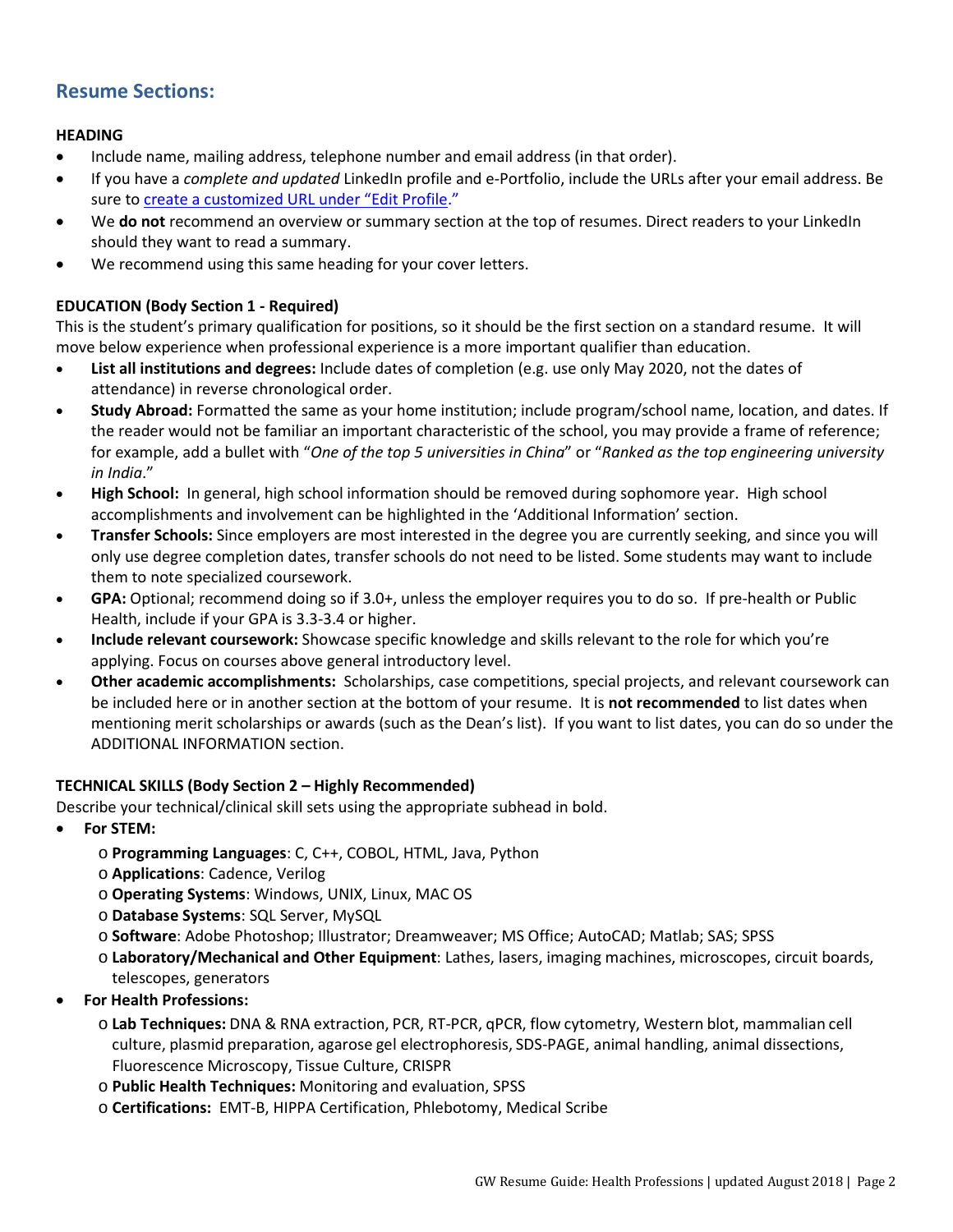# **TECHINICAL PROJECTS or CLINICAL EXPERIENCE or RELEVANT EXPERIENCE (Body Section 3 – Required)**

Experience directly related to your chosen field of study/anticipated career.

- **Reverse Chronological Order:** Listed in reverse chronological order (the most recent position first). Include the employer name, city and state, job title, and dates of employment (month year – month year)
- **Bullet points = accomplishments:** Don't simply list job *responsibilities* in your bullet points. Show the *results or impact* of your work and how it helped the organization. Refer to pp. 5-7 for help writing Accomplishment Statements (or "SAR bullets").
- **Use Action Verbs:** Begin each bullet point with a strong action verb. Employers often scan the first few words of each bullet, so catch their attention with strong action verbs that reflect your relevant skills.
	- o Do not use any action verb more than once under the same job.
	- o Avoid phrases like "Responsible for" and "Selected to," which are more passive.
	- o Use words from the position description and see Action Verbs list on p. 8 for ideas.
- **Quantify & Qualify Results**: Include specifics through numbers and verbal descriptors. Refer to pp. 5-7 for help writing Accomplishment Statements.
- **Demonstrate Transferable Skills:** These are skills that can be utilized in a wide variety of positions and industries. Examples: event planning, research, teamwork, relationship-building, communication and leadership.
- **Summarize Outcome:** Include a summarizing statement, preferably quantifiable, without a bullet, and fully leftjustified. Use a consistent subheading such as Accomplishment(s); Result(s); Achievement(s); Contribution.
- **Think Broadly:** Experience doesn't only include paid/professional work. You may also include leadership positions, volunteer work, course projects, independent endeavors, etc. in which you had significant responsibility.

# **SPECIALIZED EXPIERIENCE SECTION (Body Section 4 - Optional)**

Most students include significant non-professional experience in the ADDITIONAL INFORMATION section, but some like to highlight specialized work or experience that is different than work experience. This section would be added between RELEVANT EXPERIENCE and ADDITIONAL INFORMATION, as in the sample resume and should include a title. We recommend meeting with a career coach to find the best option for your professional goals.

- **Section Title**: Use something that describes the main content. The most common specialized sections used on STEM-H resumes are below but could also include Leadership or Volunteer & Service Learning:
	- o **RESEARCH & PROJECTS:** Describe your internship or group class project experiences lead by a faculty member or a principal investigator in a clinical or research technical setting. This section includes class projects, senior or honor's thesis, senior capstone projects. Consider wet lab as well as clinical research projects.
	- o **PRESENTATIONS/PUBLICATIONS/CONFERENCES:** Include summary description of presentations including name, date presented, and location. Cite publications using APA citation style. Add conference attendance and the sessions attended relevant to your major. For some applications, this content can be an essential component of your resume and will extend the length of your resume to two-pages. We suggest meeting with a career coach to learn more about when it is appropriate to create a two-page resume to best capture your achievements.
- **Content & Format:** You can use a similar pattern as the EXPERIENCE section with organization, role and dates bold and aligned on the left and right margins; as in the example resume, you can also simplify the content to just the most relevant information in one line. Most importantly, use a consistent format for each item in this section.
- **Bullet Points:** Just like the EXPERIENCE section, these should show the *results or impact* of your work and how it helped the organization. Refer to pp. 5-7 for help writing Accomplishment Statements (or "SAR bullets"). For research or publications, it may include the findings.

# **ADDITIONAL INFORMATION (Last Section – Recommended)**

You can use this general section as a catch all of all the other information you may want to mention, but it will stay at the bottom of the resume. We recommend using the 'Additional Information' as the section heading because it allows you to use a wide variety of topics. You draw the reader's attention to key topics by bolding the subheadings and indenting the second line. To make full use of the space, you should not use bullet points or details here; instead, include relevant information separated by semicolons. Below are some of the most common subheadings:

• **Technical Skills:** Computer applications, programming languages and hardware/network skills (from most unique to least). MS Office apps are almost an implied skill, so it may not be necessary to list. However, if a job calls for "Advanced Excel skills" and you have that, include it on your resume.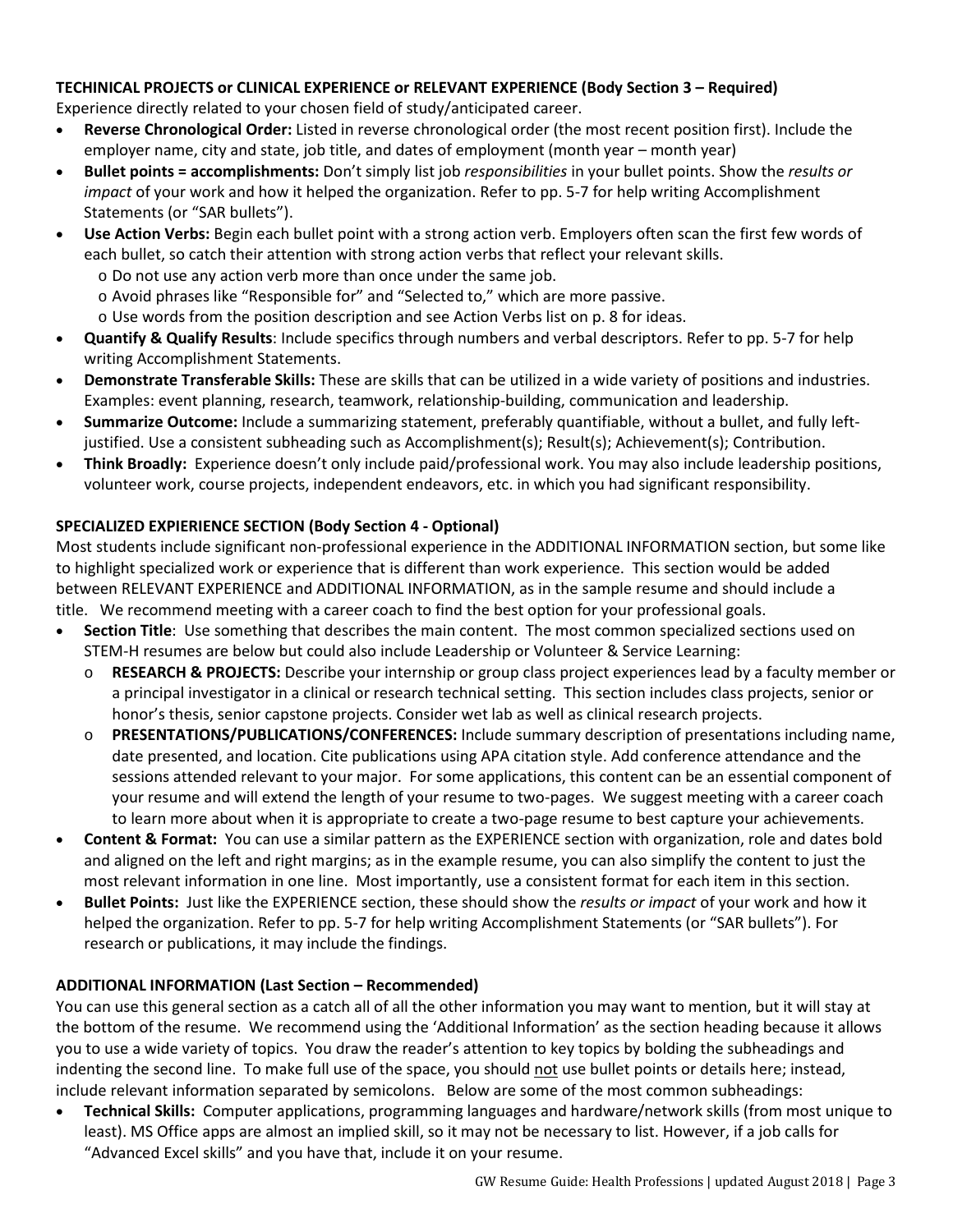- **Certifications (If not using TECHINICAL SKILLS category):** Examples such as EMT-B, Medical Scribe, HIPAA Certification, CPR Professional
- **Languages:** Acceptable proficiency terms: native/bilingual; full professional proficiency/fluent; minimum professional proficiency/conversational, limited working proficiency, elementary/basic. Refer to [the US State](https://careers.state.gov/gateway/lang_prof_def.html)  [Department website](https://careers.state.gov/gateway/lang_prof_def.html) for definitions.
- **Honors/Awards:** Scholarships, honors and awards, honor's thesis, case competitions, special projects, and relevant coursework can be included to showcase your academic skills and experience; WLP: Medicine and Health Sciences (Women's Leadership Program), Luther Rice Scholarship, Harlan Research Recipient
- **Additional Work/Experience:** Some people will list other work that is not relevant to the job, but you want them to know about experience in a professional setting. You would just include all the information that would usually be bolded.
- **Leadership:** List the organizations and position that demonstrate your ability to successfully lead activities and teams. If you held a leadership role with an organization, provide the dates and length of time served. This is a key soft skill for most employers.
- **Professional Organizations:** Memberships related to your field of study and your career. Adding this section helps to facilitate a connection with recruiters, alumni and admissions committees who are often members of or familiar with the same professional organizations.
- **Non-Professional Affiliations:** List professional organizations and other community affiliations that support your career goals, including student organizations. These could include: Sports, Clubs, Greek Life, Performing Arts. **NOTE:** For Student Athletes, consider making a separate section toward the top to highlight your involvement and skills you gained, as well as illustrate the time commitment you have made toward your role on your team.
- **Volunteerism:** List most recent and/or relevant activities first. In general, employers like to see some type of volunteer activity on the resume even if it's not directly related to the job you're applying for. **NOTE**: For pre-health and Public Health, Volunteerism and Service are extremely important to your candidacy. Consider creating full descriptions with bullet points depending on what you are applying for.
- **Interests:** List interests that are specific, unique, and show sustained interest and activity; avoid potentially controversial topics. Examples: *scuba diving; travel in Latin America; historical biographies.*
- **Other Categories:** Examples include Research, Service Learning, Key Qualifications, Teaching, Publications.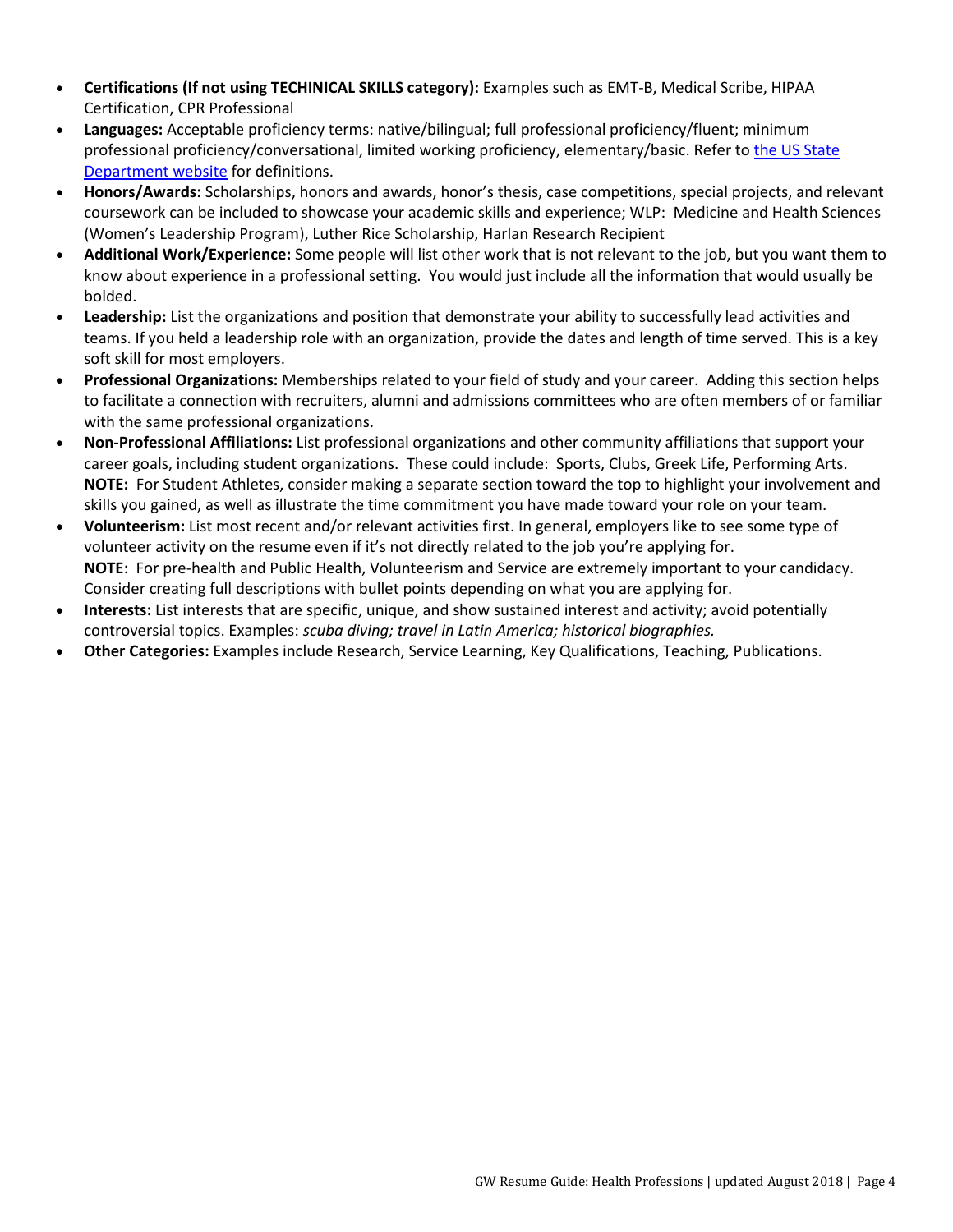# **Writing Bullet Points as Accomplishment Statements: STEM-H Situation - Action - Result (SAR)**

**Bullet points under each position should tell a mini-story** and are more effective when written as Accomplishment Statements in the Situation-Action-Result (SAR) format. By using the SAR model, you will ensure that a reader understands *in detail* **what you did, why you did it, and what happened as a result of your actions**. Providing specific quantifiers and qualifiers will make your work and its results even more clear. Refer to the **action verb** guide to create phrases with impact and emphasis.

In the examples below, the first describes job responsibilities only, NOT *exactly* what the verbs mean, or what skills you developed, or (perhaps most importantly) the results of your work.

# **Without SAR**

• Assisted Primary Investigator in research.

# **With SAR**

• Assisted Primary Investigator on research about the effects of breastfeeding and formula on neural white matter maturation resulting in a data visualization through graphed regressions of longitudinal data using Excel.

#### **Without SAR**

Wrote neuropsychological results letters.

# **With SAR**

• Wrote neuropsychological results letters detailing children's strengths and weaknesses based on a variety of scales and composite scores obtained from testing resulting in accessible understanding for the parents.

# **SAR Examples Outcomes Summary by Discipline**

- Science Example **Accomplishment:** Proposed and tested one solution to an artificial plant photosynthesis prototype.
- Research Example
	- **Accomplishment:** Presented five research findings on cardiac nano-structures at the GW's Research Days exhibit.
- Data Example

**Accomplishment:** Using MYSQL, formatted 10 thousand items into a usable format for further analysis.

• CS/Engineering Examples

**Accomplishment:** Used HTML to revise company's website to improve usability and appearance in less than 30 days. **Accomplishment**: Introduced a cost and time effective approach to improve by 30% a fluid separator process for a machinery prototype.

#### **QUALITAIVE EXAMPLES**

Sometimes results aren't quantifiable but can be illustrated with a qualitative outcome. Examples:

- Created a training curriculum and led 20 workshops to teach chapter members how to properly recruit women for the chapter, enabling the chapter to collectively reach annual recruitment goals for the 3rd straight year.
- Developed a pitch using advisory and assurance fact sheets to convince a hypothetical client that PwC offers the most effective services for the client's needs. Received positive feedback from PwC partners on presentation skills and pitch methodologies.
- Successfully reorganized company website and improved usability by 50%.
- Received an honorable mention award for a poster presentation on sustainable energy sources.
- Submitted a research abstract on health disparities and received an honorable mention award.
- Fixed Drosophila embryos with a paraformaldehyde fix in order to remove the dual membrane around the embryo to successfully conduct an immunofluorescence stain.
- Develop prototype for a pediatric hand prosthesis to make the fitting process easier for patients and clinicians.
- Shadowed doctors and physician assistants in clinic to observe patient examinations, hospital rounds, injection procedures, stress tests, echocardiograms, and electrocardiograms.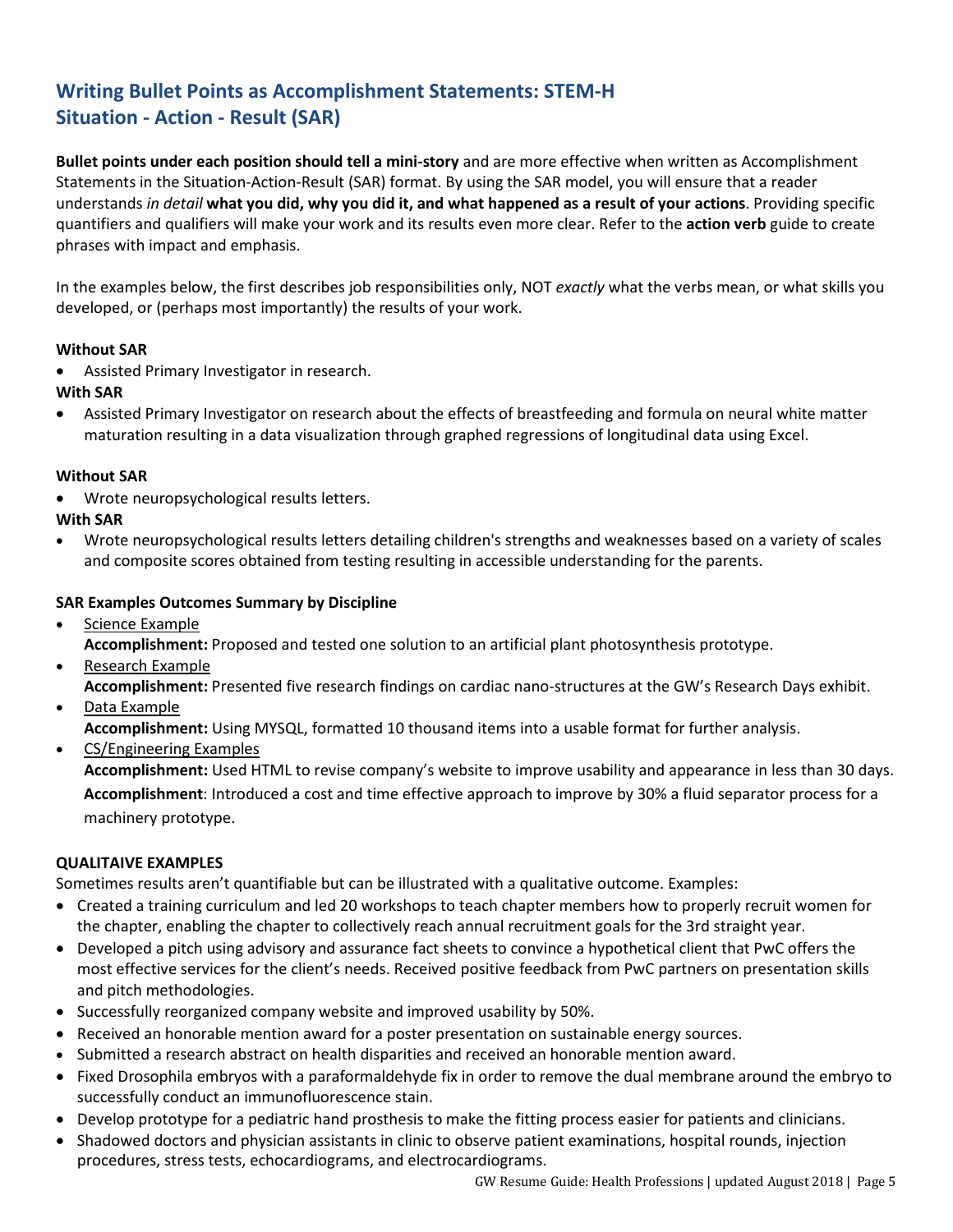- Documented pre- and post-operative procedures followed by doctors, physician assistants, nurses, and CRNAs.
- Observed arthroscopic knee and shoulder surgeries, endoscopies, endoscopic ultrasounds, and percutaneous endoscopic gastronomy (PEG) insertions, and palpated knee joints on patients to detect synovial fluid.
- Received an honorable mention award for a poster presentation on reducing HIV/AIDS cases in DC.

#### **QUANTITATIVE EXAMPLES**

As often as possible, use statistics, percentages, or numbers in your bullet points to demonstrate the scope of your accomplishments.

- Completed CPR training and successfully revived 2 patients in a mock emergency drill.
- Developed user documentation for 5 new software applications.
- Performed a stress analysis on 2 prototype jet engines for ABC Environmental, Inc.
- Completed a competitive 14-week program that served as a stepping-stone for getting involved in biological research, specifically with CRISPR-Cas9 for gene editing of Lepidoptera to better understand developmental patterns.
- Analyzed and synthesized 5 complex data sets for XYZ Consulting, International
- Conducted 5 laboratory animal experiments on neurological functionality biomedical efficiency while interning at the Veteran's Administration Hospital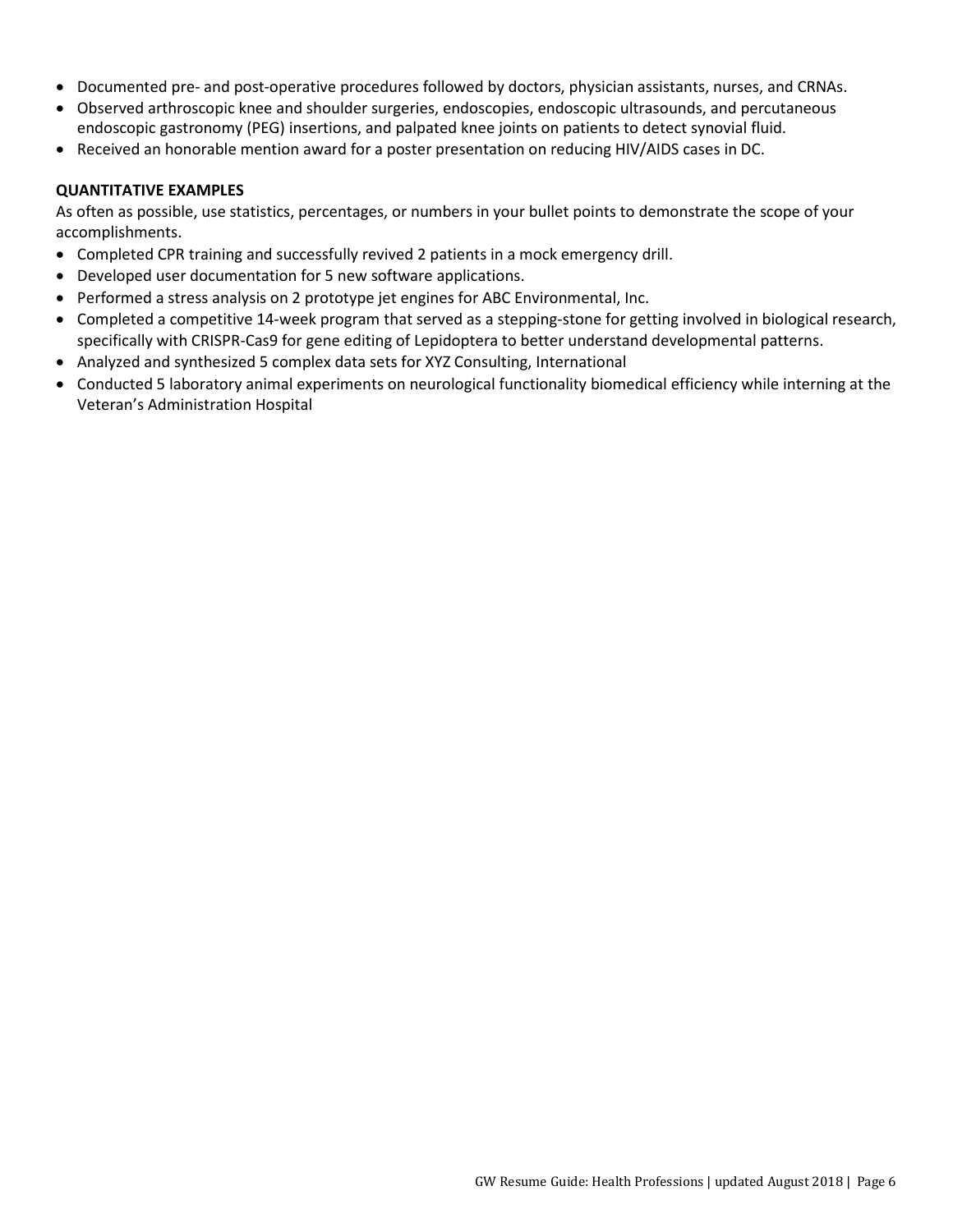# **Questions to ask yourself when creating S-A-R Accomplishment Statements:**

#### **Consider the examples below as you reflect on your past positions and what you achieved in each one.**

- Did the work you performed positively impact the organization as a whole? If so, how?
- Who, or how many people, will ultimately benefit from your work?
- Did you resolve or minimize any problems?
- Did you discover or engage in professional opportunities?
- Did you plan, program, system, method, procedure, technique?
- Did you create any original works or work on: reports, brochures, newsletters, guides, manuals, proposals, campaigns contracts?
- Did you develop or design a new program, plan, service, product, process, project, system method, strategy?
- Improve (redesign, streamline or reorganize), administer, or implement any projects, plans, programs, processes, services, products?
- Did you make any recommendations that saved money, made money, increased efficiency or productivity?
- Did you make recommendations to increase efficiency in transferring patients to beds in the ED?
- Did you facilitate or improve communication among employees, with clients, or with the community?
- Did you improve patient satisfaction or service?
- Did you train, coach, or mentor team members or colleagues?
- Did you complete deadlines?
- Did you increase social media engagement? By what percentage or number of followers/likes/clicks?
- Did you have a positive impact on patient care or on patient/client outcomes?
- How did you analyze the data? How many subjects? What was the purpose to the research?
- What type of patients you engaged with? Think about population health, for example:
	- o Health disparities, underserved populations,
	- o Type of illness: pediatric oncology, NICU, auto injuries
	- o Student athletes, modalities used
	- o Type of hospital / setting: urban hospital serving patients without access to care/treatment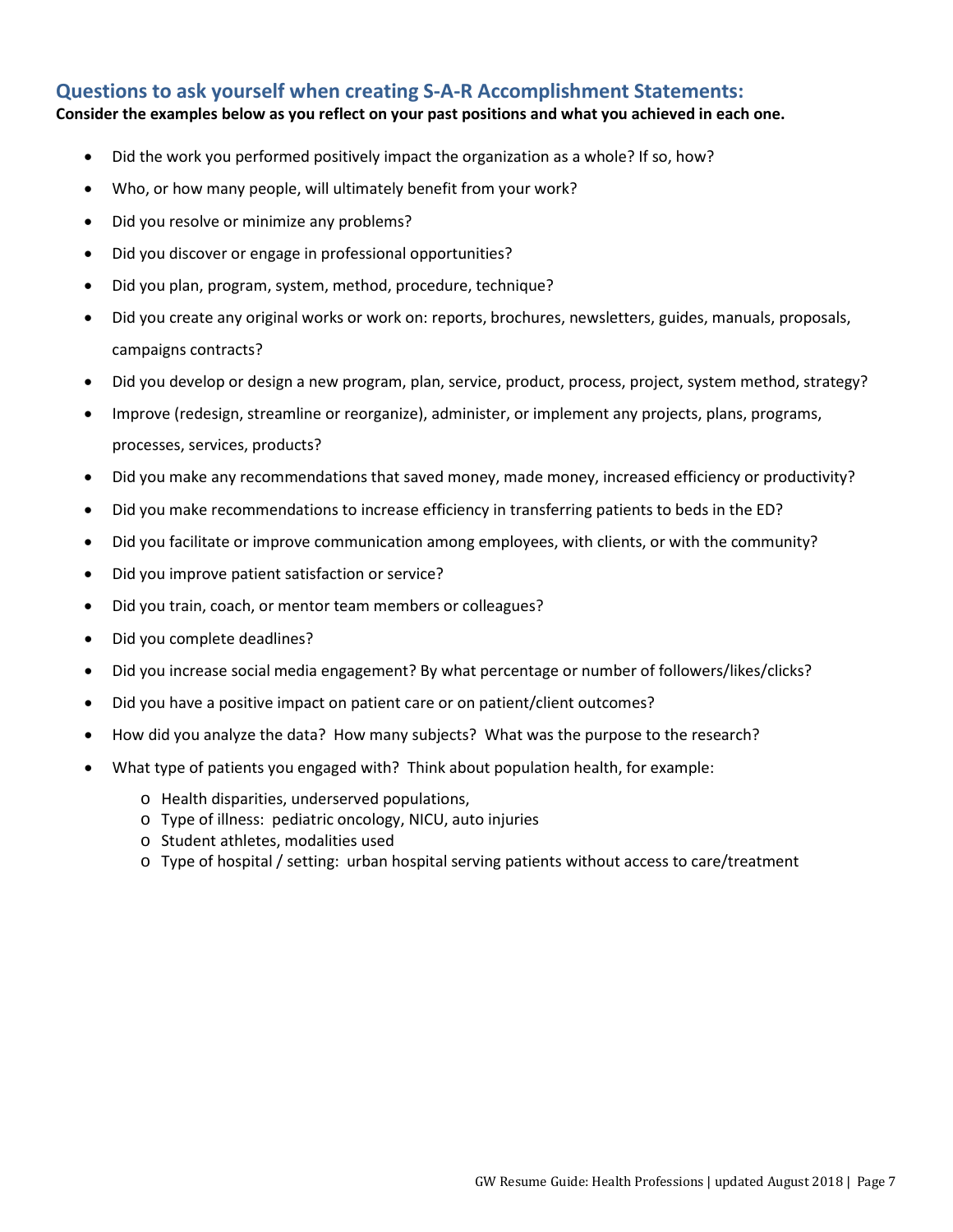# *ACTION VERBS by category (in CAPS)*

| <b>ANALYZED</b>      | Consulted           | Experimented       | Promoted           | <b>Shared</b>      | Motivated           | Cared              | Organized           |
|----------------------|---------------------|--------------------|--------------------|--------------------|---------------------|--------------------|---------------------|
| Abstracted           | Cooperated          | Facilitated        | Provided           | <b>Spoke</b>       | Negotiated          | <b>Catered</b>     | <b>Oversaw</b>      |
| Anticipated          | <b>Enlisted</b>     | Fashioned          | Reduced            | Stimulated         | Persuaded           | <b>Delivered</b>   | <b>Planned</b>      |
| Assessed             | <b>Ensured</b>      | <b>Financed</b>    | <b>Restored</b>    | Strengthened       | Promoted            | <b>Dispensed</b>   | Prepared            |
| Ascertained          | <b>Facilitated</b>  | Fixed              | Saved              | Substituted        | Reconciled          | <b>Entertained</b> | Presided            |
| Audited              | Fostered            | Formulated         | Stimulated         | Supported          | <b>Resolved</b>     | Facilitated        | Prioritized         |
| <b>Briefed</b>       | Handled             | Founded            | Strengthened       | <b>Sustained</b>   | <b>Solved</b>       | Furnished          | Promoted            |
| Calculated           | Helped              | Generated          | Upgraded           | Taught             | <b>ORGANIZED</b>    | Helped             | Regulated           |
| Clarified            | Located             | Improved           | <b>COUNSELED</b>   | <b>Trained</b>     | Accumulated         | Led                | Reinforced          |
| Compared             | Participated        | <b>Increased</b>   | <b>INSTRUCTED/</b> | <b>Tutored</b>     | <b>Arranged</b>     | Listened           | <b>Resolved</b>     |
| Computed             | Preserved           | Influenced         | <b>LEARNED</b>     | Validated          | <b>Assembled</b>    | Maintained         | Retained            |
| Concluded            | Protected           | Initiated          | <b>Adapted</b>     | <b>OPERATED/</b>   | <b>Balanced</b>     | <b>Motivated</b>   | <b>Reviewed</b>     |
| Conceptualized       | Referred            | <b>Innovated</b>   | <b>Advised</b>     | <b>MAINTAINED</b>  | <b>Budgeted</b>     | Performed          | Scheduled           |
| Correlated           | Represented         | Instituted         | Advocated          | <b>Activated</b>   | <b>Built</b>        | Prepared           | Selected            |
| Critiqued            | <b>Served</b>       | Integrated         | Aided              | Adjusted           | Catalogued          | Procured           | Set                 |
| <b>Debated</b>       | Strengthened        | Introduced         | <b>Applied</b>     | Adapted            | Clarified           | Provided           | Solved              |
| <b>Defined</b>       | <b>Summarized</b>   | Invented           | Assessed           | Changed            | Classified          | Raised             | Strengthened        |
| <b>Detected</b>      | Supported           | Launched           | <b>Briefed</b>     | Clarified          | Collated            | Recommended        | Supervised          |
| Determined           | <b>Sustained</b>    | <b>Marketed</b>    | Cared              | Corrected          | Collected           | Represented        | Taught              |
| <b>Diagnosed</b>     | <b>COMMUNICATED</b> | Modeled            | Clarified          | Continued          | Completed           | Responded          | <b>Trained</b>      |
| <b>Discriminated</b> | Addressed           | Modified           | Coached            | Edited             | Compiled            | <b>Satisfied</b>   | <b>Updated</b>      |
| <b>Dissected</b>     | Advertised          | Navigated          | Comforted          | Eliminated         | Composed            | <b>Served</b>      | <b>COLLABORATED</b> |
| <b>Estimated</b>     | Answered            | <b>Originated</b>  | Communicated       | <b>Executed</b>    | Coordinated         | Stimulated         | Coproduced          |
| <b>Evaluated</b>     | <b>Briefed</b>      | Perceived          | Conducted          | <b>Expedited</b>   | Copied              | <b>Supplied</b>    | Cooperated          |
| Examined             | Corresponded        | <b>Performed</b>   | Consulted          | <b>Facilitated</b> | Correlated          | <b>Supervised</b>  | <b>Engaged</b>      |
| <b>Figured</b>       | <b>Debated</b>      | Pioneered          | Coordinated        | <b>Fixed</b>       | <b>Detailed</b>     | <b>LED/MANAGED</b> | Organized           |
| Graded               | <b>Explained</b>    | Planned            | Demonstrated       | Implemented        | <b>Developed</b>    | Allocated          | Partnered           |
| Identified           | <b>Expressed</b>    | Prioritized        | <b>Educated</b>    | <b>Installed</b>   | <b>Displayed</b>    | Approved           | Met                 |
| Indexed              | Facilitated         | Produced           | <b>Emphasized</b>  | Modified           | Edited              | <b>Arranged</b>    | Participated        |
| Inspected            | Interpreted         | <b>PROMOTED</b>    | <b>Enabled</b>     | Navigated          | <b>Facilitated</b>  | Assigned           | <b>Shared</b>       |
| Integrated           | Interviewed         | Proposed           | <b>Encouraged</b>  | Ordered            | <b>Filed</b>        | Authorized         | Strategized         |
| Interpreted          | Lectured            | Recommended        | Enlightened        | <b>Oversaw</b>     | Gathered            | Chaired            | Synchronized        |
| Interviewed          | Listened            | <b>Restored</b>    | Established        | Performed          | Graphed             | Clarified          | Worked              |
| Inventoried          | <b>Marketed</b>     | <b>Refined</b>     | <b>Exercised</b>   | Prepared           | Identified          | Coached            | <b>RESEARCHED</b>   |
| Investigated         | Prepared            | Revamped           | <b>Explained</b>   | <b>Piloted</b>     | Indexed             | Conducted          | Analyzed            |
| Judged               | Presented           | Set                | <b>Facilitated</b> | Preserved          | <b>Inspected</b>    | Consulted          | Compiled            |
| Maintained           | Printed             | <b>Shaped</b>      | Familiarized       | Prioritized        | Inventoried         | Contracted         | <b>Developed</b>    |
| Mapped               | Programmed          | Simplified         | <b>Fostered</b>    | Produced           | Kept                | Controlled         | <b>Documented</b>   |
| Monitored            | <b>Publicized</b>   | Solved             | Guided             | Programmed         | Located             | Coordinated        | Gathered            |
| <b>Observed</b>      | <b>Ouoted</b>       | <b>Styled</b>      | Helped             | Promoted           | Maintained          | <b>Decided</b>     | Identified          |
| Perceived            | Recorded            | <b>Streamlined</b> | Implemented        | Protected          | Mapped              | <b>Delegated</b>   | Implemented         |
| Predicted            | Reported            | <b>Substituted</b> | <b>Improved</b>    | Ran                | Met                 | <b>Directed</b>    | Interviewed         |
| Projected            | Responded           | <b>Visualized</b>  | <b>Influenced</b>  | Reduced            | Obtained            | <b>Dispatched</b>  | Planned             |
| Qualified            | Rewrote             | <b>IMPROVED/</b>   | <b>Informed</b>    | Regulated          | Organized           | <b>Distributed</b> | Presented           |
| Ranked               | <b>Spoke</b>        | <b>INCREASED</b>   | <b>Inspired</b>    | Replaced           | Planned             | Educated           | Reported            |
| Read                 | <b>Taught</b>       | <b>Achieved</b>    | Interpreted        | <b>Saved</b>       | Prepared            | Encouraged         | Synthesized         |
| Reasoned             | Wrote               | Accomplished       | Investigated       | Screened           | Prioritized         | <b>Enforced</b>    | <b>Utilized</b>     |
| <b>Related</b>       | <b>CREATED</b>      | Acquired           | Lectured           | <b>Serviced</b>    | Processed           | <b>Evaluated</b>   |                     |
| Researched           | <b>DEVELOPED</b>    | Advanced           | Led                | Set                | Programmed          | Executed           |                     |
| Reviewed             | Acted               | Assured            | Listened           | <b>Sustained</b>   | Ranked              | <b>Exercised</b>   |                     |
| Screened             | <b>Activated</b>    | <b>Attained</b>    | Maintained         | <b>Transported</b> | Recorded            | <b>Expedited</b>   |                     |
| Scanned              | Adapted             | Completed          | Manipulated        | <b>Upheld</b>      | Reorganized         | <b>Explained</b>   |                     |
| Solved               | Assembled           | Conserved          | <b>Mastered</b>    | <b>Utilized</b>    | Reproduced          | Facilitated        |                     |
| <b>Studied</b>       | <b>Authored</b>     | Continued          | Monitored          | <b>NEGOTIATED</b>  | Retrieved           | Fostered           |                     |
| Summarized           | <b>Built</b>        | Eliminated         | Modified           | Advised            | Revamped            | Governed           |                     |
| Surveyed             | Clarified           | Encouraged         | <b>Motivated</b>   | Advocated          | <b>Reviewed</b>     | Guided             |                     |
| Symbolized           | Composed            | <b>Enlarged</b>    | <b>Observed</b>    | Arbitrated         | Revised             | Handled            |                     |
| Synthesized          | Conceived           | <b>Expanded</b>    | Perceived          | <b>Bargained</b>   | Scheduled           | Headed             |                     |
| <b>Tabulated</b>     | Constructed         | Facilitated        | Persuaded          | <b>Closed</b>      | Set                 | Hired              |                     |
| Verified             | Corrected           | <b>Fostered</b>    | Prescribed         | Concluded          | Simplified          | Implemented        |                     |
| <b>Visualized</b>    | <b>Designed</b>     | Guaranteed         | Programmed         | Consolidated       | <b>Solved</b>       | Instructed         |                     |
| ASSISTED             | <b>Devised</b>      | Inspired           | Promoted           | Dealt              | <b>Streamlined</b>  | <b>Maintained</b>  |                     |
| Advised              | <b>Discovered</b>   | Maximized          | Read               | <b>Expedited</b>   | Structured          | Met                |                     |
| <b>Brought</b>       | <b>Drafted</b>      | Minimized          | Reduced            | Facilitated        | Synthesized         | Mentored           |                     |
| Chartered            | Eliminated          | <b>Motivated</b>   | Reflected          | Handled            | Systemized          | Monitored          |                     |
| Collaborated         | Established         | Obtained           | Reinforced         | <b>Lobbied</b>     | <b>Tabulated</b>    | Motivated          |                     |
| Contributed          | <b>Expanded</b>     | <b>Overcame</b>    | <b>Related</b>     | Mediated           | <b>SERVED/AIDED</b> | Navigated          |                     |
| Consolidated         | <b>Expedited</b>    | Perfected          | Restored           | Merged             | <b>Attended</b>     | Ordered            |                     |
|                      |                     |                    |                    |                    |                     |                    |                     |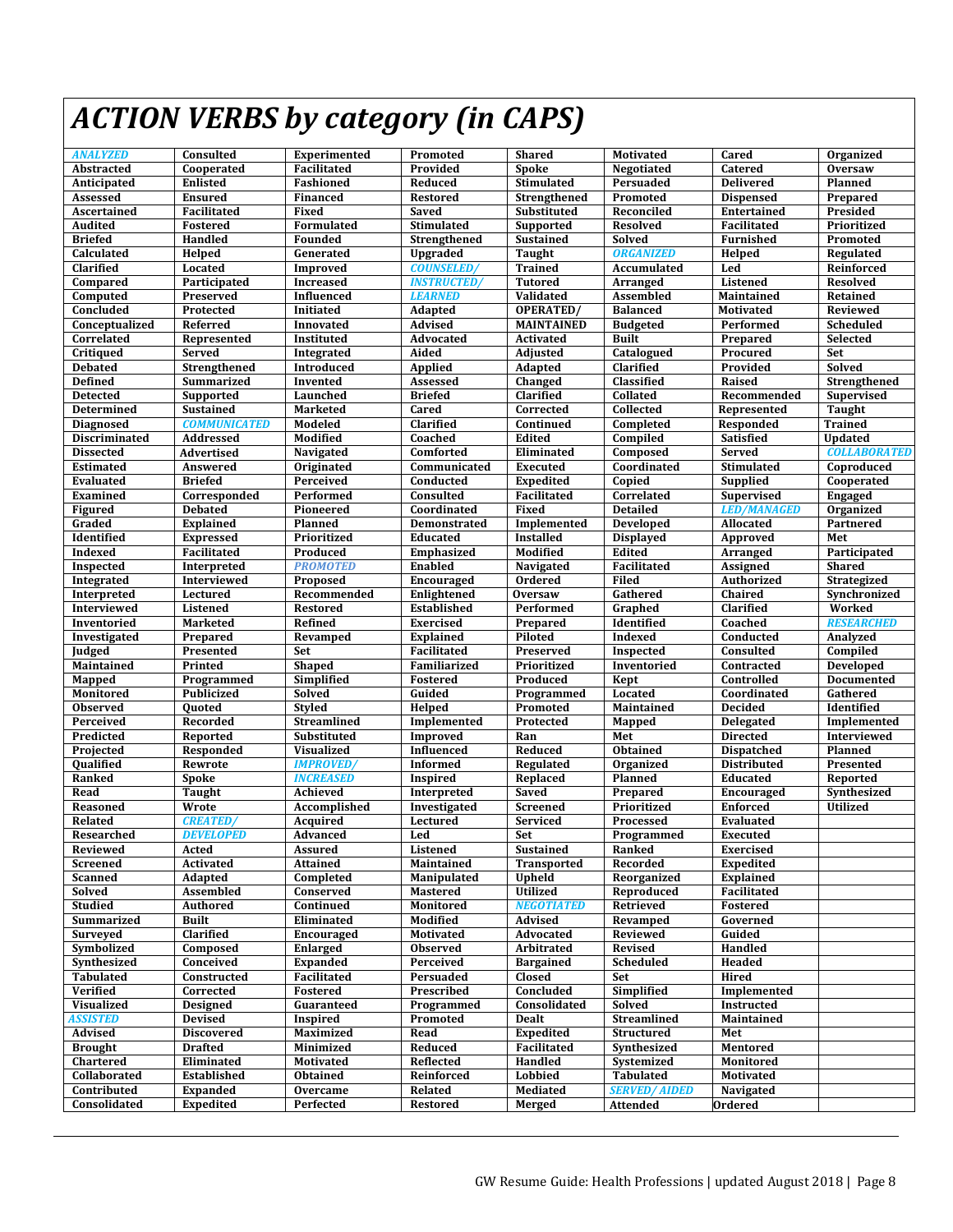# **Alexis James**

23805 Stringtown Road | Silver Spring, MD 20747 alexisjames@gwu.edu | 240-431-0503

# **EDUCATION**

# **The George Washington University Bachelor of Science in Electrical Engineering**

**Thomas S. Wootton High School High School Diploma** | GPA: 3.8 | National Honor Society

# **TECHNICAL SKILLS**

Python, Notepad++, Java

# **RELEVANT EXPERIENCE**

# **Krispy Kreme**

# **Team Member**

- Greeted and served up to 50 customers per hour during peak times to provide a positive store experience to patrons.
- Answered questions from patrons regarding catering, product manufacturing details and doughnut/coffee pairings to promote sales of all company products.
- Facilitated new team member trainings, focusing on effective customer service, phone etiquette, usage of inventory management software, and preparation of products.

# **Robotics Club, Thomas S. Wootton High School**

**President**

- Led team of 8 in designing and building a robot that competed in a series of specific challenges at a State wide competition.
- Collaborated with Vice President to plan monthly roundtable discussions to increase club members' knowledge of robotic and artificial intelligence.

# **Coder Kids**

# **Junior Camp Counselor**

- Implemented coding activities for campers aged 8-13 to support Senior Counselors in creating an engaging and educational camp experience for participants.
- Ensured campers were supervised at all times to maintain a safe and enjoyable camp environment.

# **ADDITIONAL INFORMATION**

**Volunteerism:** Best Buddies **Certifications:** First Aid & CPR Certification (June 2016) **Language Skills:** American Sign Language (Fluent)

# **Washington, DC May 2022**

**Rockville, MD May 2018**

# **Bethesda, MD November 2016 - May 2018**

# **Bethesda, MD**

**Rockville, MD**

**May 2017 - May 2018**

**June - August 2016, 2017, 2018**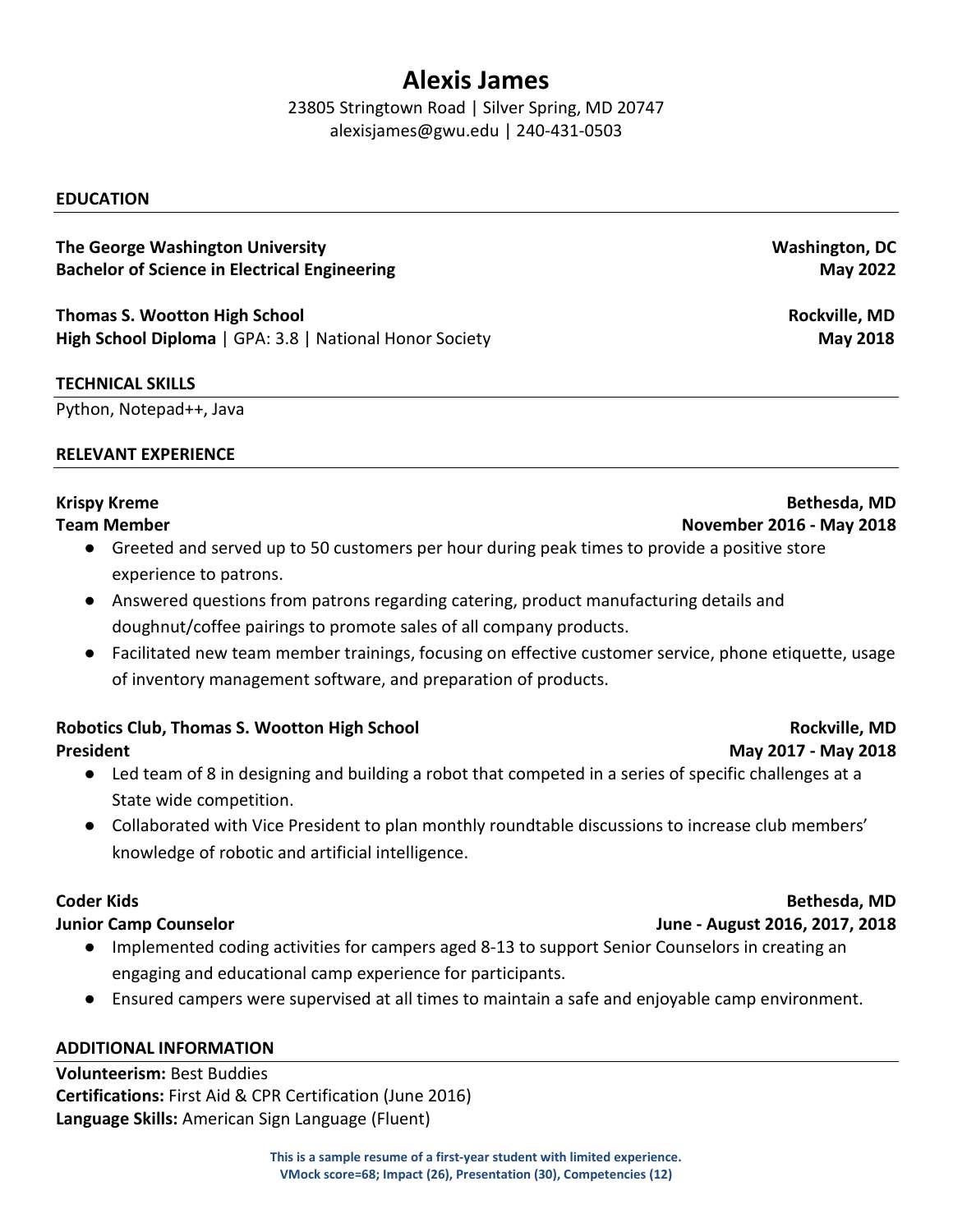# **Sharon Rose**

12894 Medical Way, Somewhere, IA 01010| sharonrose@gwu.edu | 555-444-1111 [www.linkedin.com/profile](http://www.linkedin.com/profile) | [ePortfolio.weebly.com](mailto:ePortfolio@weeply.com)

#### **EDUCATION**

# **The George Washington University Washington, DC**

# **Bachelor of Science in Biomedical Engineering; Minor in Chemistry May 2018**

- **GPA:** 3.5
- **Honors:** Charles and Elma Naeser Engineering Scholarship
- **Relevant Coursework:** Algorithms and Data Structures; Programming for Electrical and Computer Engineering

# **RELEVANT TECHNICAL SKILLS**

**Languages:** C, C++, Java, JavaScript, COBOL, SQL, FORTRAN, XML, HTML, JCL **Applications:** Cadence, Verilog **Operating Systems:** Windows, Unix, Linux, Mac OS **Database Systems:** SQL Server, MySQL **Software:** Adobe Photoshop, Illustrator, Dreamweaver, Microsoft Office, AUTOCAD, Matlab

# **TECHNICAL PROJECTS**

#### **Biomedical Capstone Project Lab George Washington University Blood Analyzer Calibration, Team of 3 January - April 2018**

- Led student team through the challenges of calibrating a blood analyzer machine
- Created multiple process configurations to analyze the outputs of each to determine significant factors
- Wrote 20 page project report to describe and validate each step of the simulation and provide a proposal for an optimal solution to the production problem

**Accomplishment:** Presented findings at a 2018 regional conference for biomedical engineering students

# **Introduction to Electrical/Computer/Biomedical Engineering George Washington University**

• Utilized InteractiveC to create a code for fluid separator **Accomplishment:** Received an honorable mention in the junior research project competition April 2017

#### **RELEVANT EXPERIENCE**

| ChemRisk, Dr. Joanna Someone, PhD                                                                                                                                                                                                                                                            | San Francisco, CA           |  |  |  |  |
|----------------------------------------------------------------------------------------------------------------------------------------------------------------------------------------------------------------------------------------------------------------------------------------------|-----------------------------|--|--|--|--|
| <b>Health Science Intern for Principle Investigator</b>                                                                                                                                                                                                                                      | September 2017 - April 2018 |  |  |  |  |
| • Provided scientifically rigorous approaches to answering questions about human health hazards posed by<br>chemical, biological, pharmaceutical, and radiological agents for publication on company website<br>• Reorganized main company website using HTML to ensure integrity and access |                             |  |  |  |  |
| Accomplishment: Co-authored a journal article with the Principal Investigator to be publish in the Journal of                                                                                                                                                                                |                             |  |  |  |  |

*Biomedical Engineering*, Summer 2018 edition

#### **Howard Hughes Medical Institute Ashburn, VA** Ashburn, VA **Research Laboratory Intern June - August 2017**

- Managed production support issues for re-engineered custom prostheses
- Developed process modules and wrote prostheses design documents
- **Accomplishment**: Presented findings in a poster presentation at the SWE Conference

# **ADDITIONAL INFORMATION**

**Professional Organizations:** Biomedical Engineering Society, Society of Women Engineers (September 2015 - May 2018) **Leadership Roles:** Society of Women Engineers, GW Chapter, President (September2017 - May 2018) **Extracurricular Activities:** GW Engineers without Borders, Member (September 2016 - May 2018)

> **This is a sample resume of a third or fourth year student. VMock score=85; Impact (32), Presentation (30), Competencies (23)**

**Leader, Team of 4 September- November 2016**